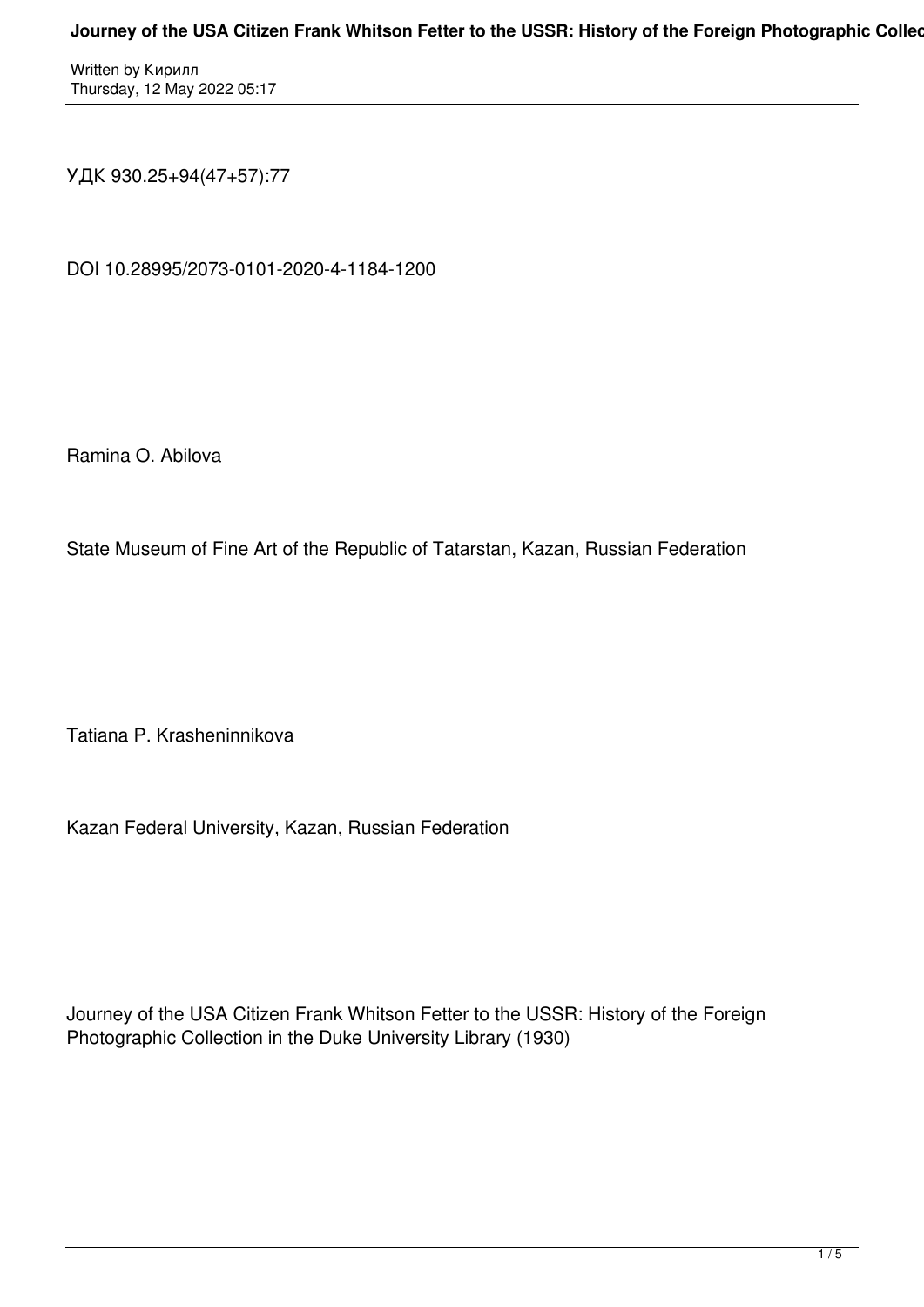## Journey of the USA Citizen Frank Whitson Fetter to the USSR: History of the Foreign Photographic Collec

Written by Кирилл Thursday, 12 May 2022 05:17

## **Abstract**

The article presents the results of studying the Whitson Fetter (1899-1991) photo collection on Fetter's visit to the Soviet Union in the summer of 1930. He spent six days in Moscow and six weeks in Kazan, then took a trip down the Volga River and the Caspian Sea. In his journey, Frank W. Fetter took about 330 photographs, which are currently stored in the David M. Rubenstein Rare Book & Manuscript Library, Duke University (Durham, North Carolina, USA). The article reconstructs the origin of the photographic collection (USSR, June-August 1930) and its life in the family archive of Frank W. Fetter (USA, 1930-1991). In 1992, according to his will, the entire archive, including photographs, was transferred to the library of the Duke University. Thus, the attention is focused on the library activities in acquisition, storage, accounting, and usage of Frank W. Fetter's photographs (1992 - present). In this context, 2008 is of particular importance: it is then that the photographs were scanned and published on the website. The study is based on content and discourse analysis of the photographs; it uses comparative method for studying Frank W. Fetter paper collection at the Duke University library and materials from Russian archives, interviews of participants in the documents transfer to archival storage and photographs digitization. Thus, in a first time case-study of a single photograph collection, the authors trace the route of photographs from their creator to their researchers. Using photographs taken in the USSR, but stored outside Russia, is to supplement the historiography with valuable information on the history of photograph collections and to consider photographic documents on the history of Soviet Russia as an item of storage in foreign archives. The article may be of interest to historians, archivists, museum specialists, curators, and all researchers studying photo documents as objects of storage.



Keywords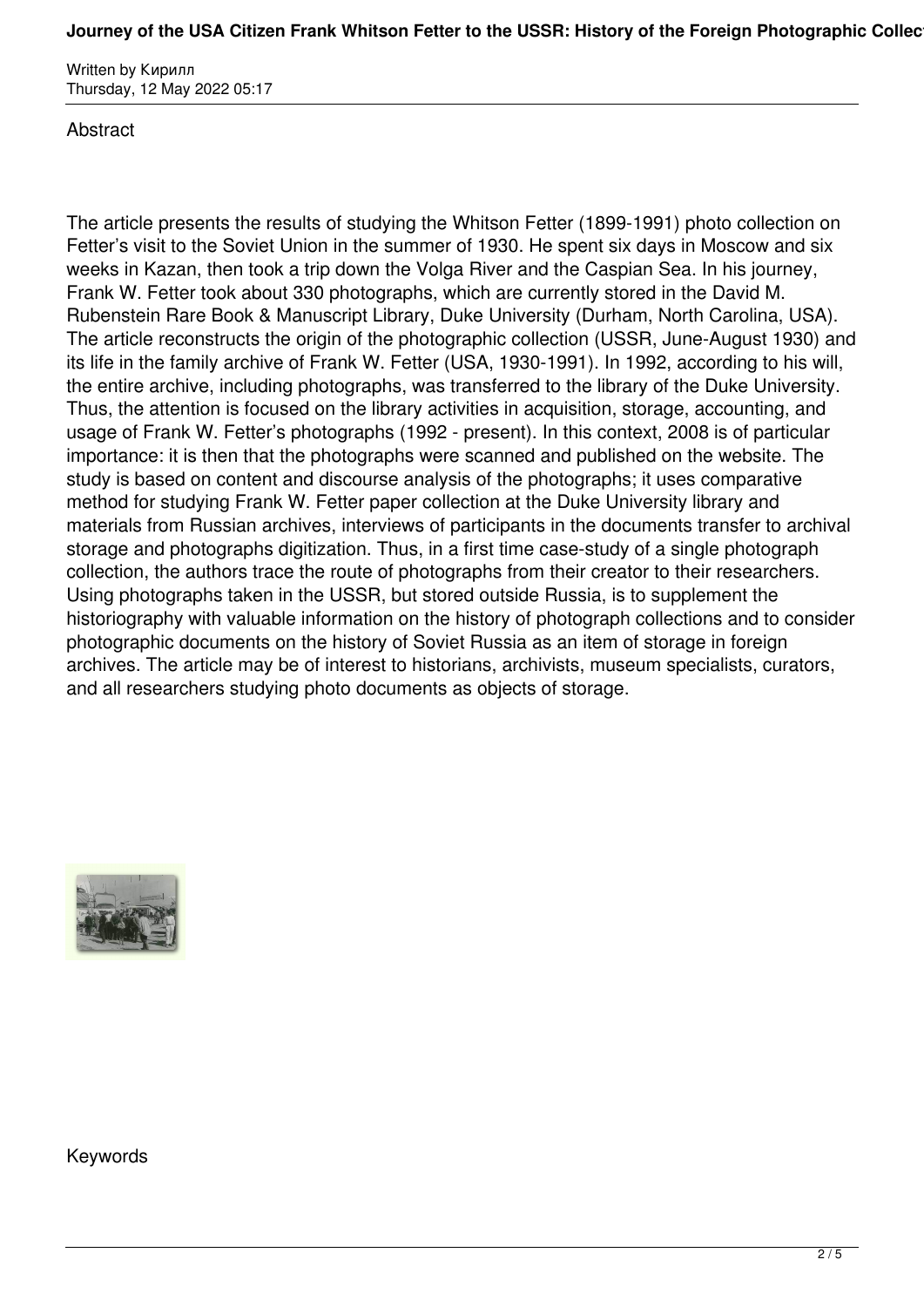David M. Rubenstein Rare Book & Manuscript Library, manuscripts in the Duke University library (Durham, North Carolina, USA), Frank W. Fetter photographs, digital photograph collection, preservation and conservation of photographs, Soviet Union, Kazan, Ernest Zitser: digital collections "Americans in the Land of Lenin: Documentary Photographs of Early Soviet Russia."

Download the article: pdf

**References** 

MAGIDOV, V. M. Kinofotofonodokumenty v kontekste istoricheskogo znaniya [Cinema and photo documents in the context of historical knowledge. In Russ.]. Moscow, RGGU publ., 2005, 394 p.

YUMASHEVA, Yu. Yu. Obzor fotokollektsii natsional'nykh arkhivov, bibliotek, muzeev, predstavlennykh v seti Internet [Overview of photo collections of national archives, libraries, museums presented in the Internet. In Russ.] IN: Istoricheskaya informatika, 2019. no. 1, pp. 47-117.

HENSEN, S. L. Archives, personal papers, and manuscripts: A cataloging manual for archival repositories, historical societies, and manuscript libraries. Chicago, Society of American Archivists, 1989, 196 p.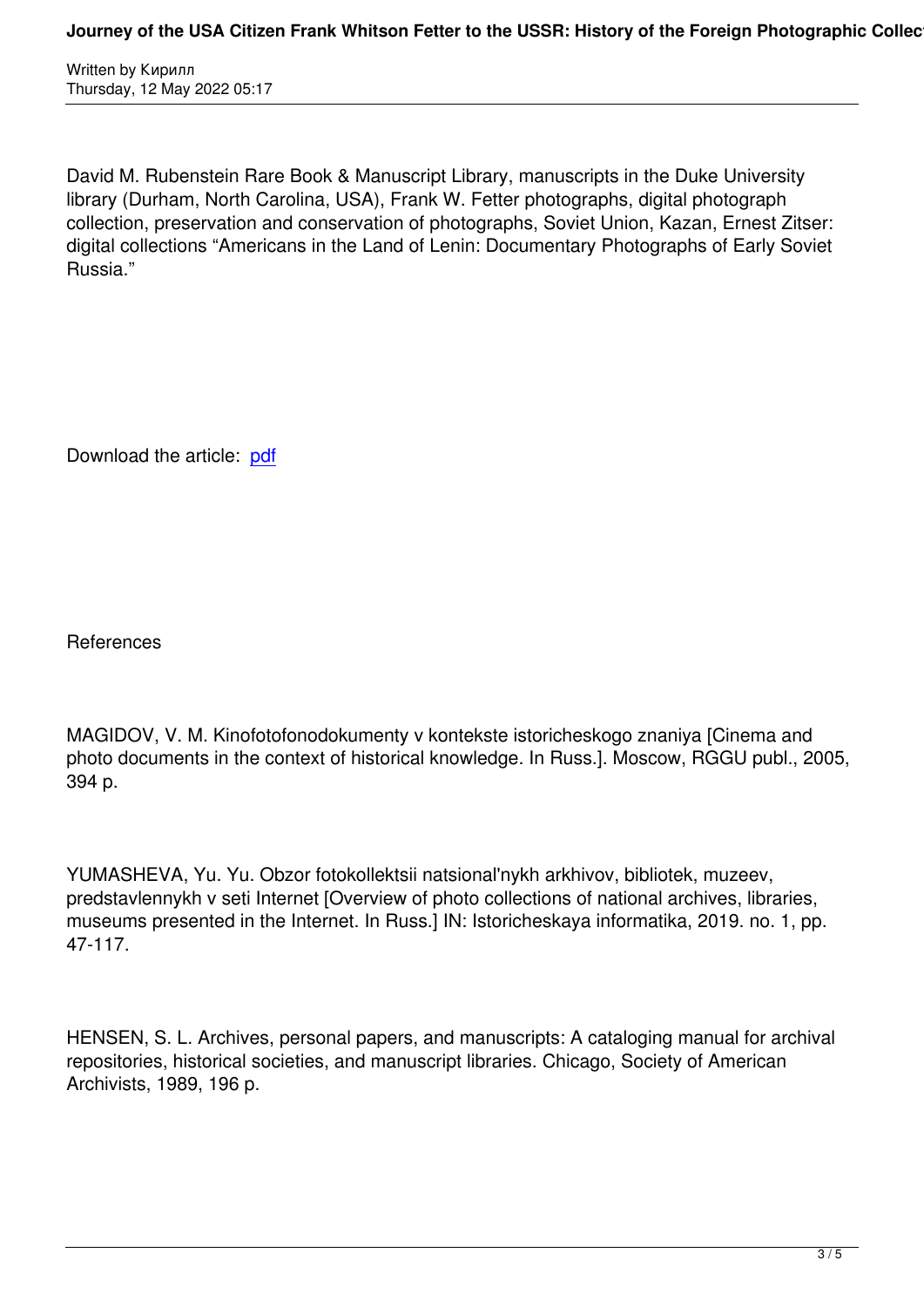About the authors

Written by Kirken by Kirken by Kirken by Kirken by Kirken by Kirken by Kirken by Kirken by Kirken by Kirken by

Abilova Ramina Olegovna, PhD in History, State Museum of Fine Art of the Republic of Tatarstan, senior researcher, Kazan, Russian Federation, +7-843-238-43-27, ramina.abilova@gmail.com

Krasheninnikova Tatiana Petrovna, PhD in History, associate professor, Kazan Federal University, Institute of International Relations, assistant professor, Kazan, Russian Federation, +7-843-292-20-90, tatyana.vdovina@mail.ru

Submitted 25.02.2020, published (for citation):

ABILOVA, R. O., KRASHENINNIKOVA, T. P. Puteshestvie grazhdanina SShA Franka Uitsona Fettera v SSSR: istoriya zarubezhnoi fotokollektsii biblioteki Dyukskogo universiteta 1930 g. [Journey of the USA Citizen Frank Whitson Fetter to the USSR: History of the Foreign Photographic Collection in the Duke University Library (1930). In Russ.]. IN: Vestnik arhivista / Herald of an Archivist, 2020, no. 4, pp. 1184-1200. doi 10.28995/2073-0101-2020-4-1184-1200

**You can read completely article in the russian historic-archival magazine "The Herald of an Archivist". Read more about terms of subscription here .** 

 **Полностью материал публикуется в российском и[стори](http://www.arhivemagazine.com/subscribe.html)ко-архивоведческом журнале ВЕСТНИК АРХИВИСТА. Ознакомьтесь с условиями подписки здесь .**